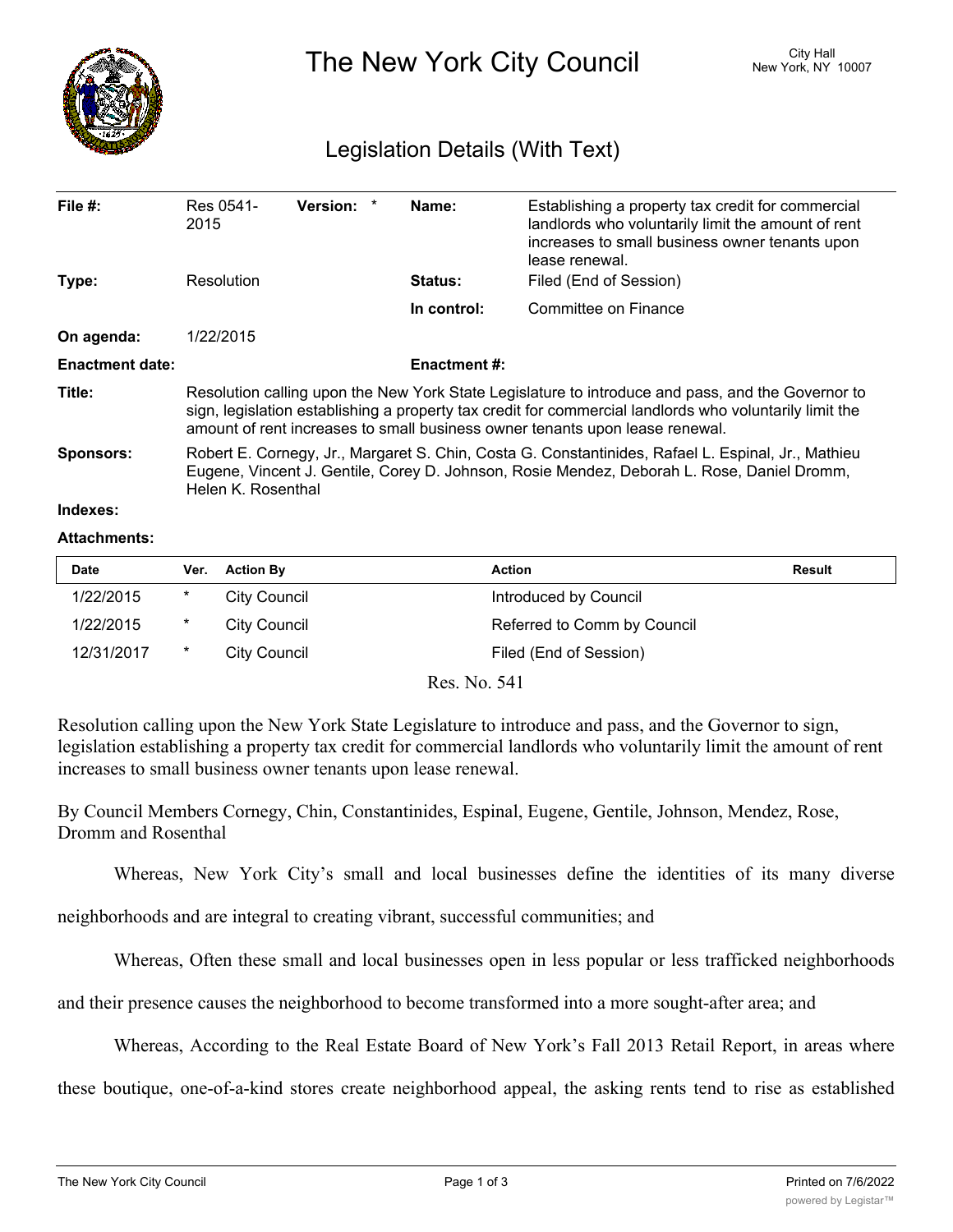## **File #:** Res 0541-2015, **Version:** \*

retailers who want to benefit from the interest created by the small businesses come into the neighborhood and create demand and competition for space; and

Whereas, Once the commercial rents rise, the very businesses that generated the neighborhood appeal in the first place are no longer able to afford to remain in the area and are often forced to close or relocate; and

Whereas, The City has an interest in creating a commercial environment in which these small and local businesses can thrive and benefit from the neighborhood popularity that they themselves created; and

Whereas, The City also has an interest preventing retail homogenization and the wholesale replacement of "mom and pop" neighborhood stores with big-box retailers; and

Whereas, Within the past several years, numerous small and locally-owned businesses that many would describe as New York City institutions were forced to close or relocate as a result of exorbitant rent increases sought by landlords during the lease renewal process, including Bleecker Bob's Records which closed in 2013 after 46 years in business in the West Village after the landlord reportedly sought a \$15,000 to \$20,000 monthly rent increase and which was replaced with a frozen yogurt chain store; Colony Music in Times Square, which closed in 2012 after 63 years in business after the landlord sought to raise its rent from \$1 million per month to \$5 million per month; the Second Avenue Deli which closed in 2006 after 51 years in business on the Lower East Side, and was replaced with a bank, after the landlord sought a \$9,000 increase to its \$24,000 per month rent; and CBGB, which opened in 1973 in the East Village and closed in 2006 after the landlord asked to increase its rent from \$19,000 per month to \$41,000 per month, was replaced by an upscale men's clothing chain; and

Whereas, There are currently no legal protections for these businesses during the lease renewal process that would limit the amount of any rent increases sought by the commercial landlords; and

Whereas, There also are no tax incentives for commercial landlords to keep rents for small and local businesses affordable rather than obtain a higher rent from an established or chain business; and

Whereas, Similar incentives exist in the residential rent context, for example in the form of the Senior